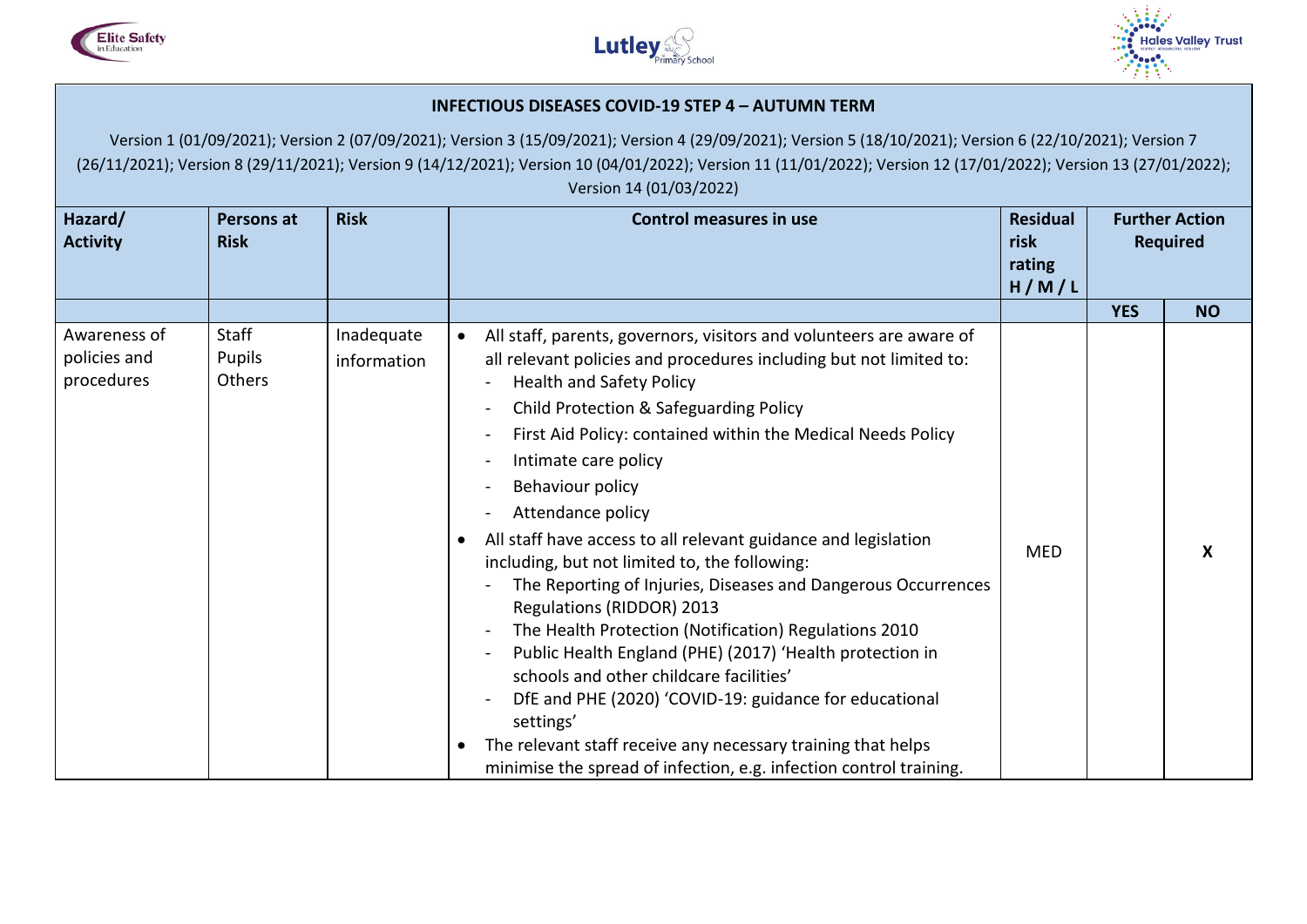



|                                                                             |                           |                      | The school keeps up-to-date with advice issued by, but not limited<br>$\bullet$<br>to, the following:<br><b>DfE</b><br><b>NHS</b><br>Department for Health and Social Care<br><b>PHE</b><br>United Kingdom Health Security Agency (UKHSA)<br><b>Local Public Health</b><br>Staff are made aware of the school's infection control procedures<br>$\bullet$<br>in relation to coronavirus via email or staff meetings and contact<br>the school as soon as possible if they believe they may have been<br>exposed to coronavirus.<br>Parents are made aware of the school's infection control<br>procedures in relation to coronavirus via letter and social media -<br>they are informed that they must contact the school as soon as<br>possible if they believe their child has been exposed to<br>coronavirus.<br>Pupils are made aware of the need to tell a member of staff if they<br>feel unwell. |            |   |
|-----------------------------------------------------------------------------|---------------------------|----------------------|---------------------------------------------------------------------------------------------------------------------------------------------------------------------------------------------------------------------------------------------------------------------------------------------------------------------------------------------------------------------------------------------------------------------------------------------------------------------------------------------------------------------------------------------------------------------------------------------------------------------------------------------------------------------------------------------------------------------------------------------------------------------------------------------------------------------------------------------------------------------------------------------------------|------------|---|
| Disruption to the<br>running of the<br>school in cases of<br>local outbreak | Staff<br>Pupils<br>Others | Infection<br>control | The school has an up-to-date outbreak plan and is revisited to<br>$\bullet$<br>ensure well prepared on January return.<br>The school adheres to and keeps up-to-date with the latest local<br>$\bullet$<br>and national advice about school closures - advice is sought from<br>the local HPT or DfE helpline where required.<br>Follow Government advice and follow any instructions.<br>$\bullet$<br>Schools should have contingency plans outlining how they would<br>$\bullet$<br>operate if the number of positive cases substantially increases in<br>the school or local area.<br>Principles of managing local outbreaks of COVID-19 in education<br>and childcare settings are described in the contingency                                                                                                                                                                                     | <b>MED</b> | X |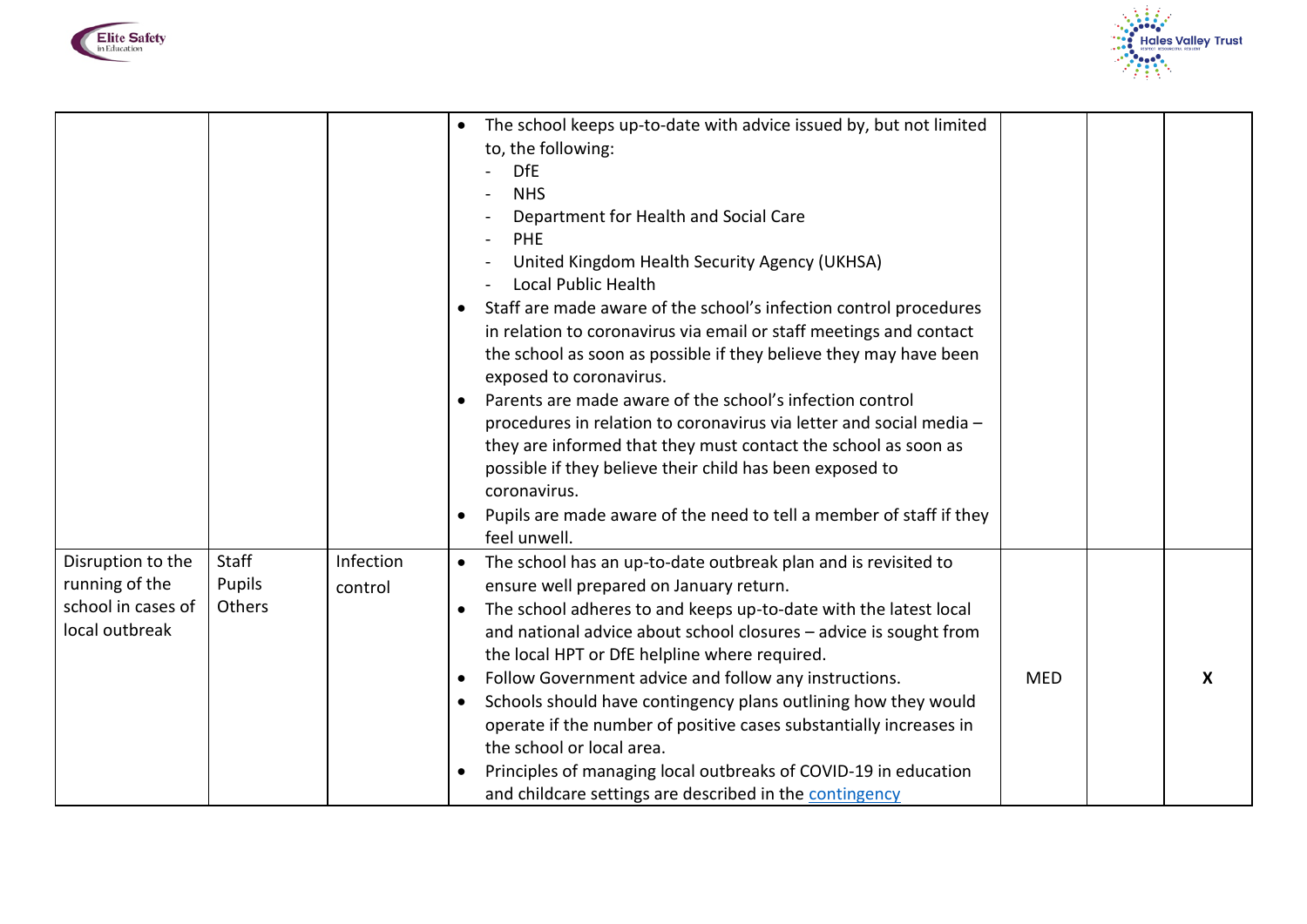



|                       |                                  |                      | framework.<br>Contingency framework: education and childcare settings<br>(publishing.service.gov.uk)<br>School will follow director of public health advice in cases of local<br>outbreak.<br>Schools put into place any actions or precautions advised by their<br>local HPT.                                                                                                                                                                                                                                                                                                                                                                              |            |   |
|-----------------------|----------------------------------|----------------------|-------------------------------------------------------------------------------------------------------------------------------------------------------------------------------------------------------------------------------------------------------------------------------------------------------------------------------------------------------------------------------------------------------------------------------------------------------------------------------------------------------------------------------------------------------------------------------------------------------------------------------------------------------------|------------|---|
| Use of Transport      | <b>Staff</b><br>Pupils<br>Others | Infection<br>Control | From 27 January, staff and pupils should follow<br>$\bullet$<br>https://www.gov.uk/government/publications/face-coverings<br>face-coverings-when-to-wear-one-and-how-to-make-your-own<br>outside of school, including on transport to and from school.<br>School will follow director of public health advice in cases of local<br>outbreak.<br>Schools put into place any actions or precautions advised by their<br>local HPT.<br>It is important to ensure vehicles are well ventilated when<br>occupied, by opening windows and ceiling vents. The need for<br>increased ventilation while maintaining a comfortable<br>temperature should be balanced. | <b>MED</b> | X |
| Cleaning of<br>school | <b>Staff</b><br>Pupils<br>Others | Infection<br>Control | All hard surfaces to be cleaned on a regular basis, this will include<br>All door handles<br>All tables and chairs used by staff and pupils<br>Toilet flushes and regular cleaning of toilets.<br>All classrooms to have spray disinfectant and where possible<br>disposable cloths. If disposable cloths are not available use once<br>and then put in wash.<br>Regular cleaning of surfaces will reduce the risk of spreading the<br>virus.<br>All used cloths thrown away to be double bagged and then<br>placed in a secure area i.e. lockable bin.                                                                                                     | <b>MED</b> | X |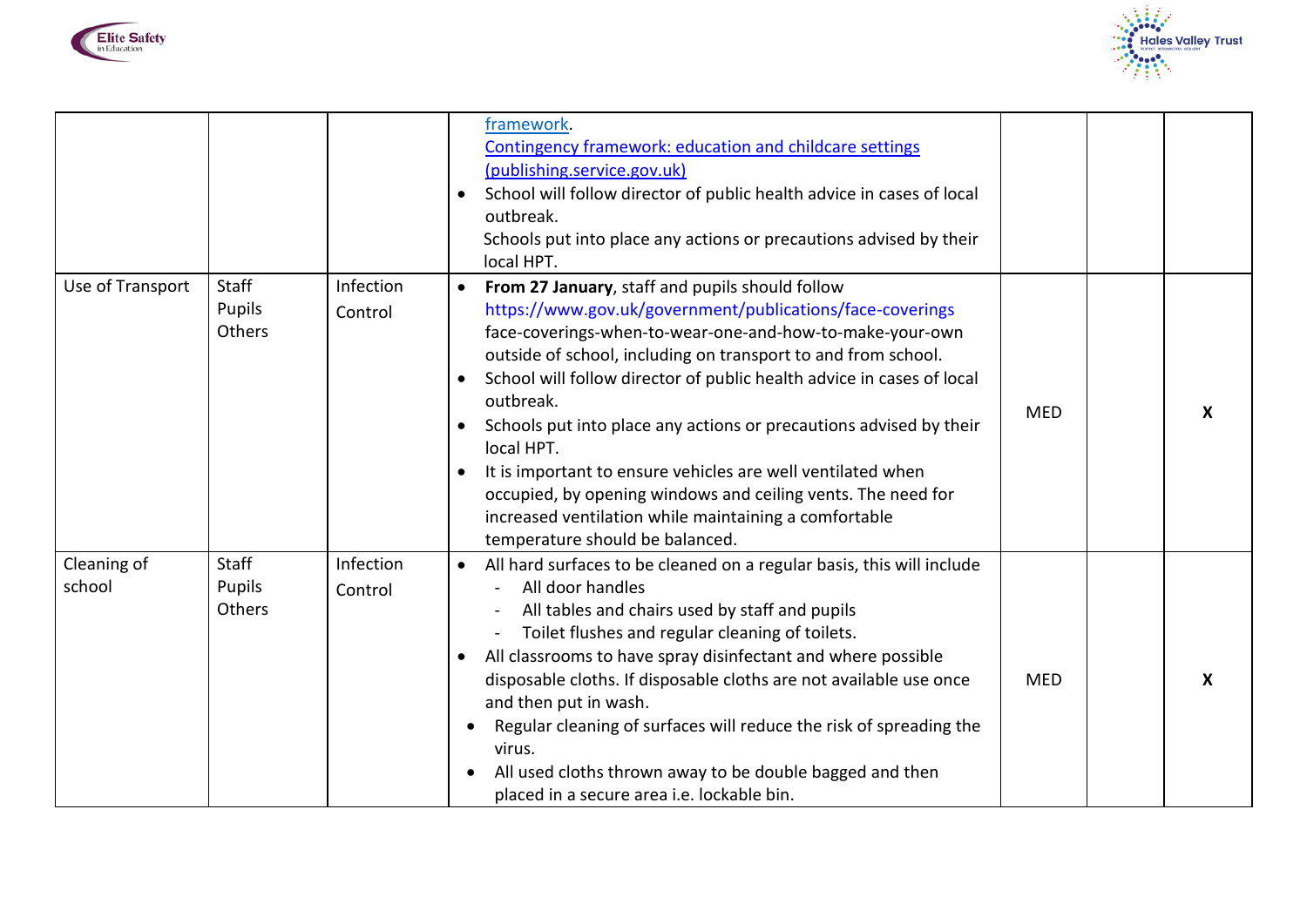



| Ventilation<br>class/office | Pupils<br><b>Staff</b>           | Infection<br>control | Identify any poorly ventilated spaces and take steps to improve<br>fresh air flow<br>If mechanical ventilation systems are used to draw fresh air or<br>extract air from a room these should be adjusted to increase the<br>ventilation rate wherever possible<br>Ensure that mechanical ventilation systems only circulate fresh<br>outside air and where this is not possible, in a single room<br>supplement with an outdoor air supply<br>Natural ventilation - opening windows (in cooler weather<br>windows should be opened just enough to provide constant<br>background ventilation, and opened more fully during breaks to<br>purge the air in the space)<br>Open high-level windows in preference to low level to reduce<br>drafts where possible<br>Opening internal doors to assist with airflow<br>$\bullet$<br>If external doors are opened, ensure that they are not fire doors<br>and are safe to do so | <b>MED</b> | X |
|-----------------------------|----------------------------------|----------------------|--------------------------------------------------------------------------------------------------------------------------------------------------------------------------------------------------------------------------------------------------------------------------------------------------------------------------------------------------------------------------------------------------------------------------------------------------------------------------------------------------------------------------------------------------------------------------------------------------------------------------------------------------------------------------------------------------------------------------------------------------------------------------------------------------------------------------------------------------------------------------------------------------------------------------|------------|---|
| Poor hygiene<br>practice    | <b>Staff</b><br>Pupils<br>Others | Ill Health           | You should continue to ensure that children clean their hands<br>regularly, this can be done with soap and water or hand sanitiser<br>Staff and visitors are encouraged to wash their hands with soap<br>$\bullet$<br>or alcohol-based sanitiser (that contains no less than 60%<br>alcohol) and follow infection control procedures in accordance<br>with the DfE and PHE's guidance.<br>Posters are displayed throughout the school reminding pupils,<br>staff and visitors to wash their hands, e.g. before entering and<br>leaving the school and not touch their face<br>Sufficient amounts of soap (or hand sanitiser where applicable),<br>$\bullet$<br>clean water and paper towels/hand dryers are supplied in all<br>toilets and kitchen areas.                                                                                                                                                                | <b>MED</b> | X |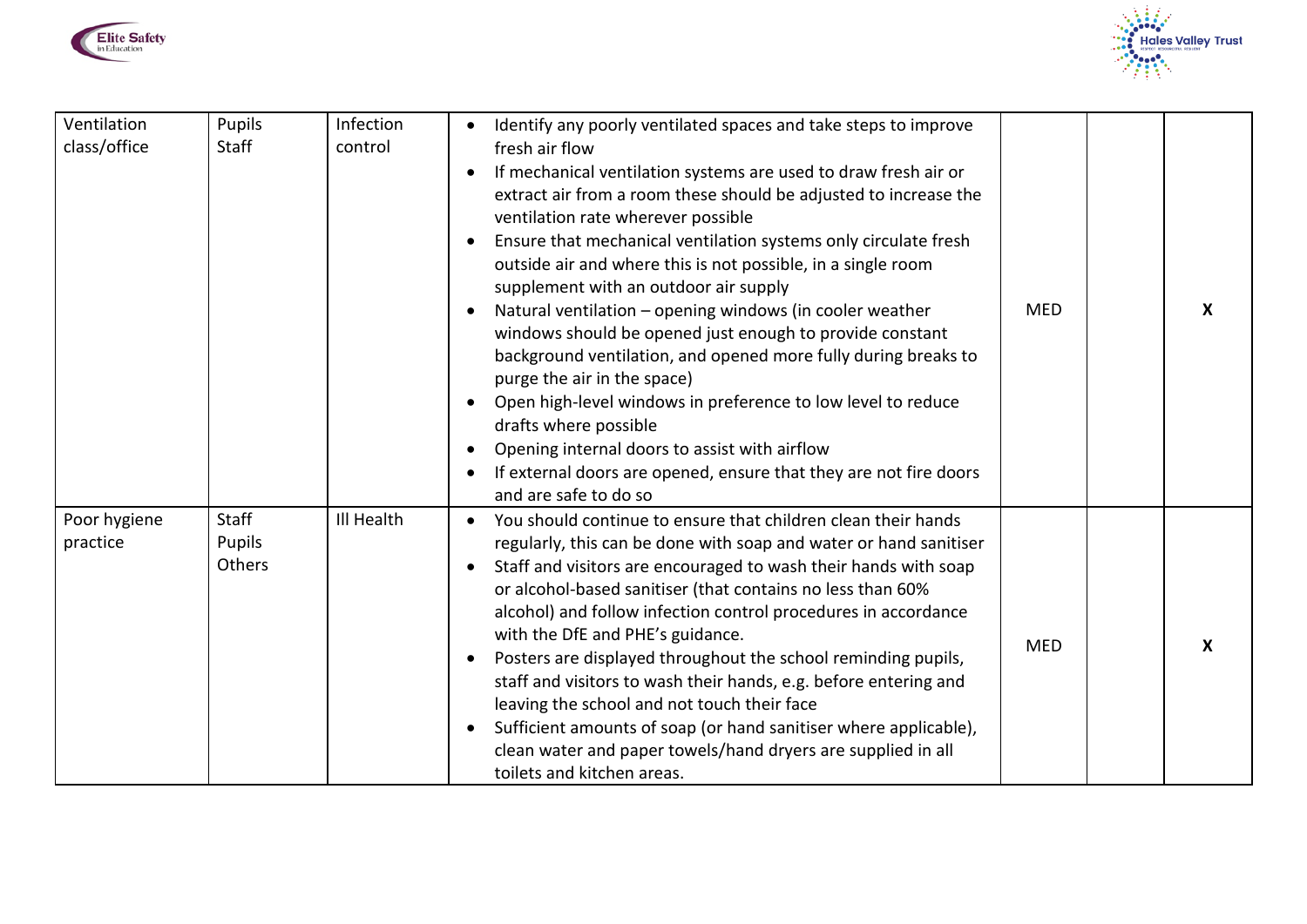



|                        |                                  |                                 | Pupils are supervised by staff when washing their hands to<br>ensure it is done correctly, where necessary.<br>Pupils are discouraged from sharing cutlery, cups or food.<br>$\bullet$<br>All cutlery and cups are thoroughly cleaned before and after use.<br>Tissues available in each classroom for pupils to use when<br>coughing or sneezing and they must go into a bin after one use.<br>Cleaners to carry out daily, thorough cleaning that follows<br>national guidance and is compliant with the COSHH Policy and<br>the Health and Safety Policy.<br>A senior member of staff arranges enhanced cleaning to be<br>undertaken where required - advice about enhanced cleaning<br>protocols is sought from the HPT/PHE                                                                                                                                                                                                                                                                           |            |   |
|------------------------|----------------------------------|---------------------------------|-----------------------------------------------------------------------------------------------------------------------------------------------------------------------------------------------------------------------------------------------------------------------------------------------------------------------------------------------------------------------------------------------------------------------------------------------------------------------------------------------------------------------------------------------------------------------------------------------------------------------------------------------------------------------------------------------------------------------------------------------------------------------------------------------------------------------------------------------------------------------------------------------------------------------------------------------------------------------------------------------------------|------------|---|
| Spread of<br>infection | <b>Staff</b><br>Pupils<br>Others | Lack of<br>infection<br>control | Spillages of bodily fluids, e.g. respiratory and nasal discharges,<br>are cleaned up immediately in line with guidance, using PPE at all<br>times.<br>Parents are informed not to bring their children to school or on<br>the school premises if they show signs of being unwell and<br>believe they have been exposed to coronavirus.<br>Staff and pupils do not return to school before the minimum<br>recommended exclusion period (or the 'self-isolation' period) has<br>passed, in line with national guidance.<br>Parents notify the school if their child has an impaired immune<br>system or a medical condition that means they are vulnerable to<br>infections.<br>The school in liaison with individuals' medical professionals<br>where necessary, reviews the needs of pupils who are vulnerable<br>to infections.<br>Any additional provisions for pupils who are vulnerable to<br>infections are put in place by the headteacher, in liaison with the<br>pupil's parents where necessary. | <b>MED</b> | X |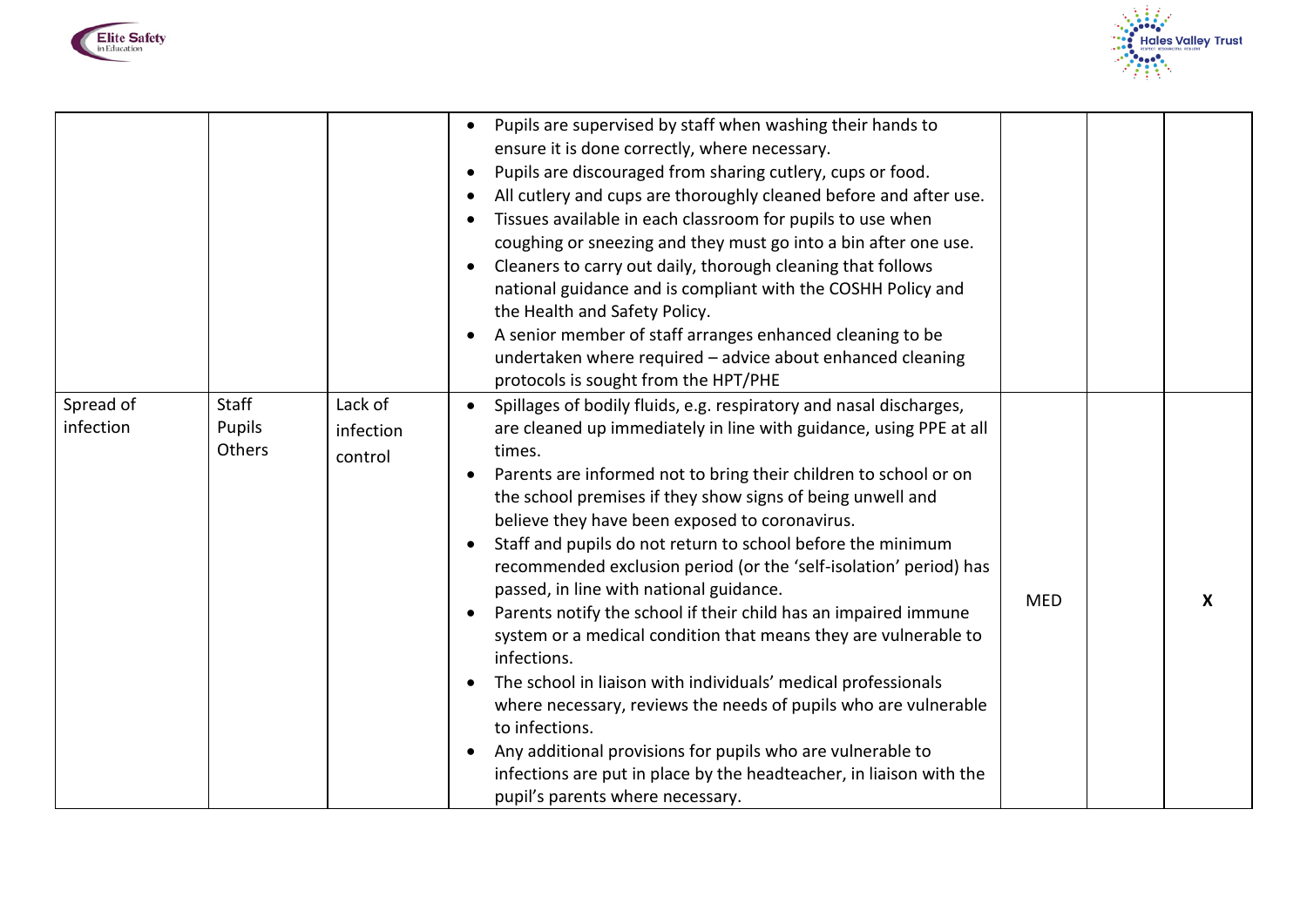



| Classroom<br>management                                      | Pupils<br><b>Staff</b> | Infection<br>control | It is no longer required for forward facing tables etc however care<br>should still be taken on table management in a classroom setting.<br>It may be necessary to reintroduce restrictions on mixing for a<br>temporary period in case of local outbreak. i.e. bubbles<br>It would be sensible to revert back to previous control measures<br>in the event of a local outbreak. This will be communicated if the<br>school is in a local outbreak.<br>Continue to use a cautious approach with arrangements.<br>$\bullet$             | <b>MED</b> | $\boldsymbol{X}$ |
|--------------------------------------------------------------|------------------------|----------------------|----------------------------------------------------------------------------------------------------------------------------------------------------------------------------------------------------------------------------------------------------------------------------------------------------------------------------------------------------------------------------------------------------------------------------------------------------------------------------------------------------------------------------------------|------------|------------------|
| Assemblies                                                   | Pupils<br>Staff        | Infection<br>Control | There are no restrictions in place for holding assemblies and<br>singing in the school hall.                                                                                                                                                                                                                                                                                                                                                                                                                                           | <b>MED</b> | $\boldsymbol{X}$ |
| Lunchtimes                                                   | Pupils<br><b>Staff</b> | Infection<br>Control | Lunchtimes will take place in key stages (R+KS1/KS2)<br>Lunch will be eaten in the hall in phases<br>Tables must still be cleaned on a regular basis throughout dinner<br>time activities.<br>Children will play outside together in key stages (R+KS1/KS2)                                                                                                                                                                                                                                                                            | <b>MED</b> | $\boldsymbol{X}$ |
| Playtime and<br>using equipment                              | Pupils<br><b>Staff</b> | Infection<br>Control | No restrictions in place regarding using and sharing play<br>equipment.                                                                                                                                                                                                                                                                                                                                                                                                                                                                | <b>MED</b> | $\boldsymbol{X}$ |
| Personal<br>Protective<br>Equipment<br><b>Face Coverings</b> | Pupils<br><b>Staff</b> | Infection<br>control | From 27 January, face coverings are no longer advised for, staff<br>and visitors in communal areas.<br>From 27 January, staff and pupils should follow<br>$\bullet$<br>https://www.gov.uk/government/publications/face-coverings<br>face-coverings-when-to-wear-one-and-how-to-make-your-own<br>outside of school, including on transport to and from school<br>School will follow director of public health advice in cases of local<br>outbreak.<br>Schools put into place any actions or precautions advised by their<br>local HPT. | <b>MED</b> | X                |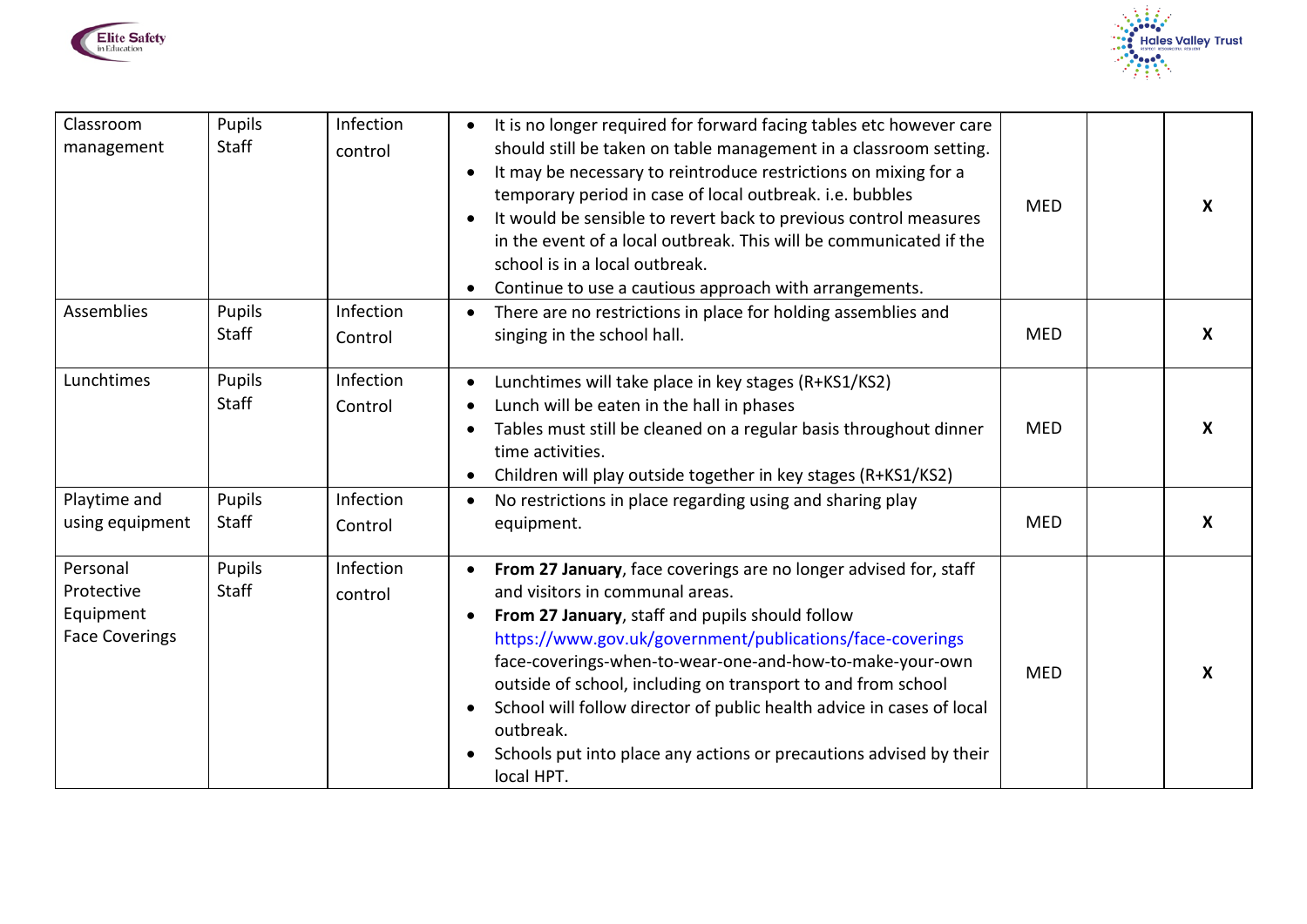



|            |                                  |                         | https://assets.publishing.service.gov.uk/government/uploads/sys<br>tem/uploads/attachment_data/file/999722/PPE_in_education_c<br>hildcare_and_childrens_social_care_settings.pdf                                                                                                                                                                                                                                                                                                                                                                                                                                                                                                                                                                                                                                                                                                                                                                                                                                                                                                                                                                                                                                                                                                                                                                                                                                                                                                                                                                                                    |            |   |
|------------|----------------------------------|-------------------------|-------------------------------------------------------------------------------------------------------------------------------------------------------------------------------------------------------------------------------------------------------------------------------------------------------------------------------------------------------------------------------------------------------------------------------------------------------------------------------------------------------------------------------------------------------------------------------------------------------------------------------------------------------------------------------------------------------------------------------------------------------------------------------------------------------------------------------------------------------------------------------------------------------------------------------------------------------------------------------------------------------------------------------------------------------------------------------------------------------------------------------------------------------------------------------------------------------------------------------------------------------------------------------------------------------------------------------------------------------------------------------------------------------------------------------------------------------------------------------------------------------------------------------------------------------------------------------------|------------|---|
| Ill Health | <b>Staff</b><br>Pupils<br>Others | Coronavirus<br>Symptoms | Staff are informed of the symptoms of possible coronavirus<br>infection, e.g. a cough, loss or change to sense of smell or taste<br>and high temperature and are kept up-to-date with national<br>guidance about the signs, symptoms and transmission of<br>coronavirus.<br>Any pupil or member of staff who displays signs of being unwell,<br>such as having a cough, fever or a loss or change to their sense of<br>smell or taste, and believes they have been exposed to<br>coronavirus, is immediately taken out of the class and placed in<br>an area where they will not come into contact with others and<br>are supervised at all times where possible.<br>For pupils the relevant member of staff calls for emergency<br>assistance immediately if pupils' symptoms worsen.<br>The parents of unwell pupils are informed as soon as possible of<br>the situation by a relevant member of staff.<br>Where contact with a pupil's parents cannot be made,<br>appropriate procedures are followed in accordance with those<br>outlined in governmental guidance.<br>Unwell pupils who are waiting to go home are kept in an area<br>where they can be at least two metres away from others where<br>possible.<br>Areas used by unwell staff and pupils who need to go home are<br>appropriately cleaned once vacated, using a disinfectant and care<br>to be taken when cleaning all hard surfaces.<br>If unwell pupils and staff are waiting to go home, they are<br>instructed to use different toilets to the rest of the school to<br>minimise the spread of infection. | <b>MED</b> | X |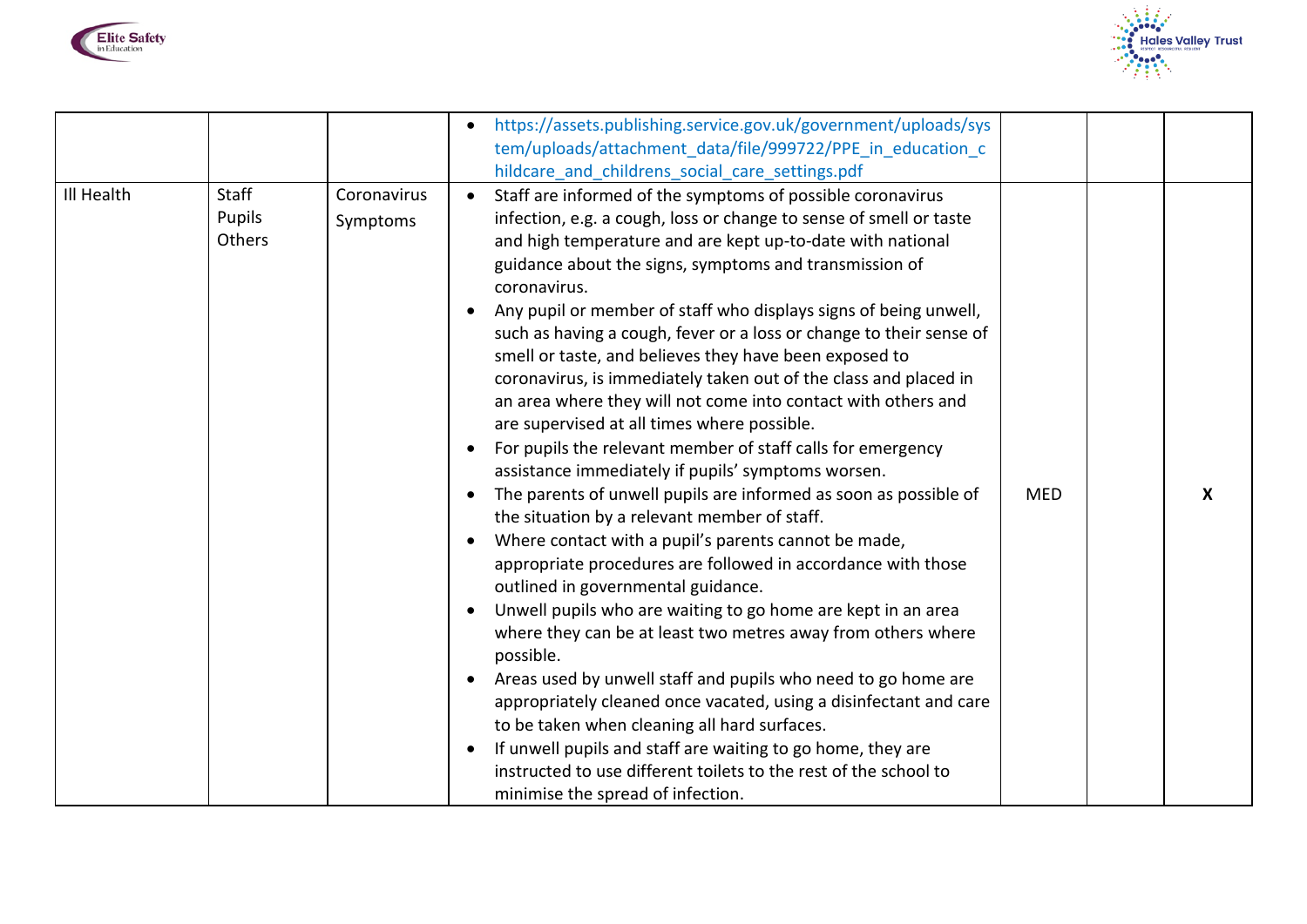



|                         |                        |                      | Any pupils who display signs of infection are taken home<br>immediately, or as soon as practicable, by their parents - the<br>parents are advised to contact NHS 111 immediately or call 999 if<br>the pupil becomes seriously ill or their life is at risk.<br>Any members of staff who display signs of infection are sent<br>home immediately and are advised to contact NHS 111<br>immediately or call 999 if they become seriously ill or their life is<br>at risk.<br>Any medication given to ease the unwell individual's symptoms,<br>e.g. Paracetamol, is administered in accordance with the<br>Administering Medications Policy.                                                                                    |            |                  |
|-------------------------|------------------------|----------------------|--------------------------------------------------------------------------------------------------------------------------------------------------------------------------------------------------------------------------------------------------------------------------------------------------------------------------------------------------------------------------------------------------------------------------------------------------------------------------------------------------------------------------------------------------------------------------------------------------------------------------------------------------------------------------------------------------------------------------------|------------|------------------|
| Asymptomatic<br>testing | Pupils<br><b>Staff</b> | Infection<br>Control | From the 21st of February, staff and students in mainstream<br>secondary schools will not be expected to continue to take part<br>in regular asymptomatic testing and should follow testing advice<br>for the general population.<br>In the event of an outbreak, a school may be advised by their<br>local health team or director of public health to undertake testing<br>for staff and students of secondary age and above for a period of<br>time.                                                                                                                                                                                                                                                                        | <b>MED</b> | $\boldsymbol{X}$ |
| <b>Positive Cases</b>   | Pupils<br>Staff        | Infection<br>control | From the 24 <sup>th</sup> of February, the Government will remove the legal<br>requirement to self-isolate following a positive test. In addition,<br>the Government will no longer ask fully vaccinated close contacts<br>and those aged under 18 to test daily for 7 days and routine<br>contact tracing will end.<br>Adults and pupils who test positive will continue to be advised to<br>stay at home and avoid contact with other people for at least 5<br>full days and then continue to follow guidance until they have<br>received 2 negative test results on consecutive days.<br>Staff, children and young people who are contacts should attend<br>their education settings as usual. This includes staff who have | <b>MED</b> | $\boldsymbol{X}$ |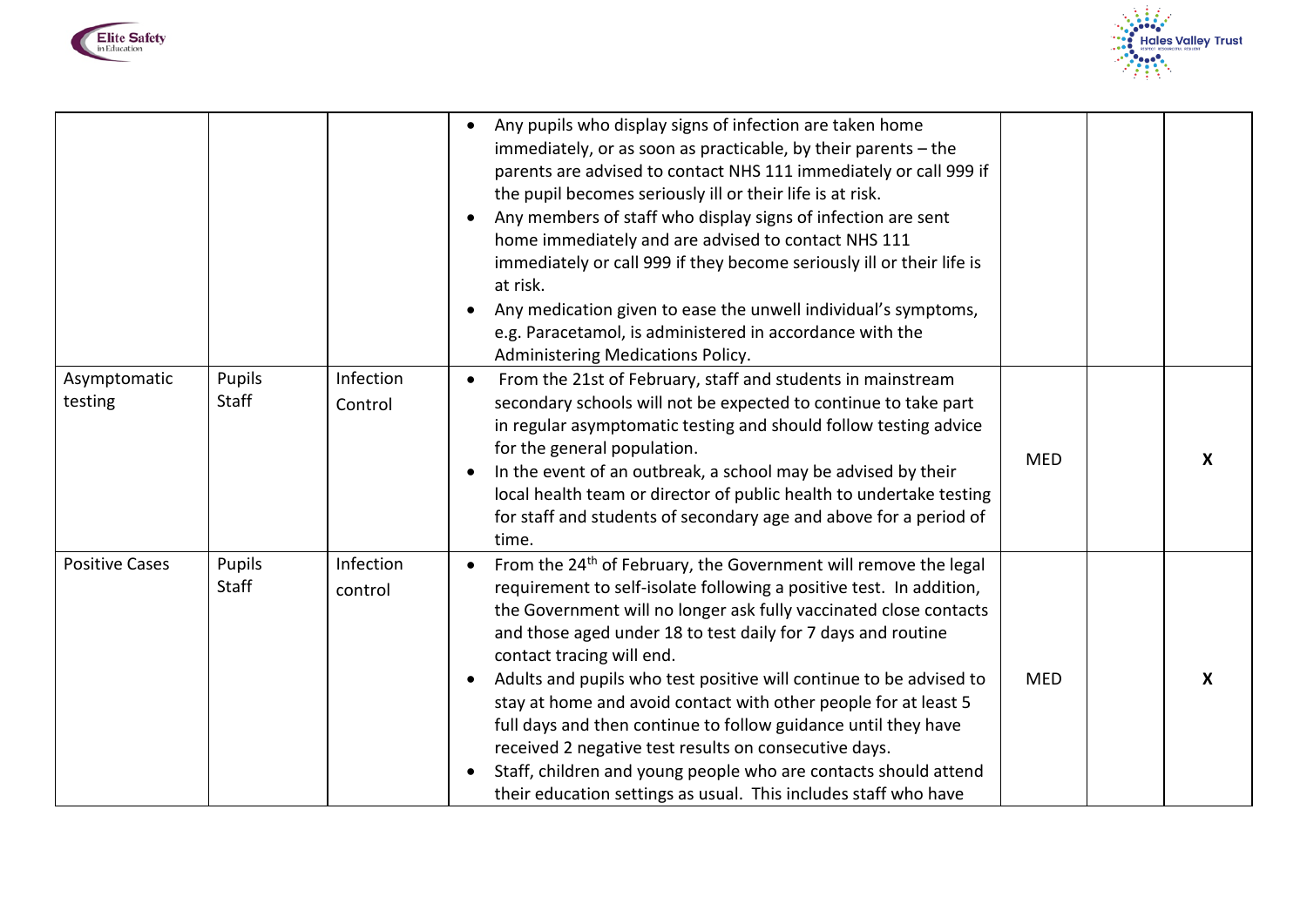



|                                                 |                           |                                 | been in close contact with their household, unless they are able<br>to work from home.<br>If anyone has any of the main symptoms or a positive test result,<br>the public health advice remains unchanged and is to stay at<br>home and avoid contact with other people.<br>Anyone with any of the main COVID-19 symptoms should order a<br>test and is advised to stay at home while waiting for the result.<br>If they test positive, they are advised to follow public health<br>advice.                                                                                                                                                                                                                                                                                                                                                                                                                                        |            |   |
|-------------------------------------------------|---------------------------|---------------------------------|------------------------------------------------------------------------------------------------------------------------------------------------------------------------------------------------------------------------------------------------------------------------------------------------------------------------------------------------------------------------------------------------------------------------------------------------------------------------------------------------------------------------------------------------------------------------------------------------------------------------------------------------------------------------------------------------------------------------------------------------------------------------------------------------------------------------------------------------------------------------------------------------------------------------------------|------------|---|
| Returning to<br>school after a<br>positive Test | <b>Staff</b><br>Pupils    | Infection<br>control            | Adults and pupils who test positive will continue to be advised to<br>stay at home and avoid contact with other people for at least 5<br>full days and then continue to follow guidance until they have<br>received 2 negative test results on consecutive days.                                                                                                                                                                                                                                                                                                                                                                                                                                                                                                                                                                                                                                                                   |            |   |
| Poor<br>management of<br>infectious<br>diseases | Staff<br>Pupils<br>Others | Lack of<br>infection<br>control | Staff are instructed to monitor themselves and others and look<br>out for similar symptoms if a pupil or staff member has been sent<br>home with suspected coronavirus.<br>Staff are vigilant and report concerns about their own, a<br>colleague's or a pupil's symptoms to the Headteacher or SLT as<br>soon as possible.<br>The school is consistent in its approach to the management of<br>$\bullet$<br>suspected and confirmed cases of coronavirus.<br>The school is informed by pupils' parents when pupils return to<br>$\bullet$<br>school after having coronavirus - the school informs the relevant<br>staff.<br>Staff inform the headteacher when they plan to return to work<br>after having coronavirus.<br>A nominated person monitors the cleaning standards of school<br>$\bullet$<br>cleaning contractors and discusses any additional measures<br>required with regards to managing the spread of coronavirus. | <b>MED</b> | X |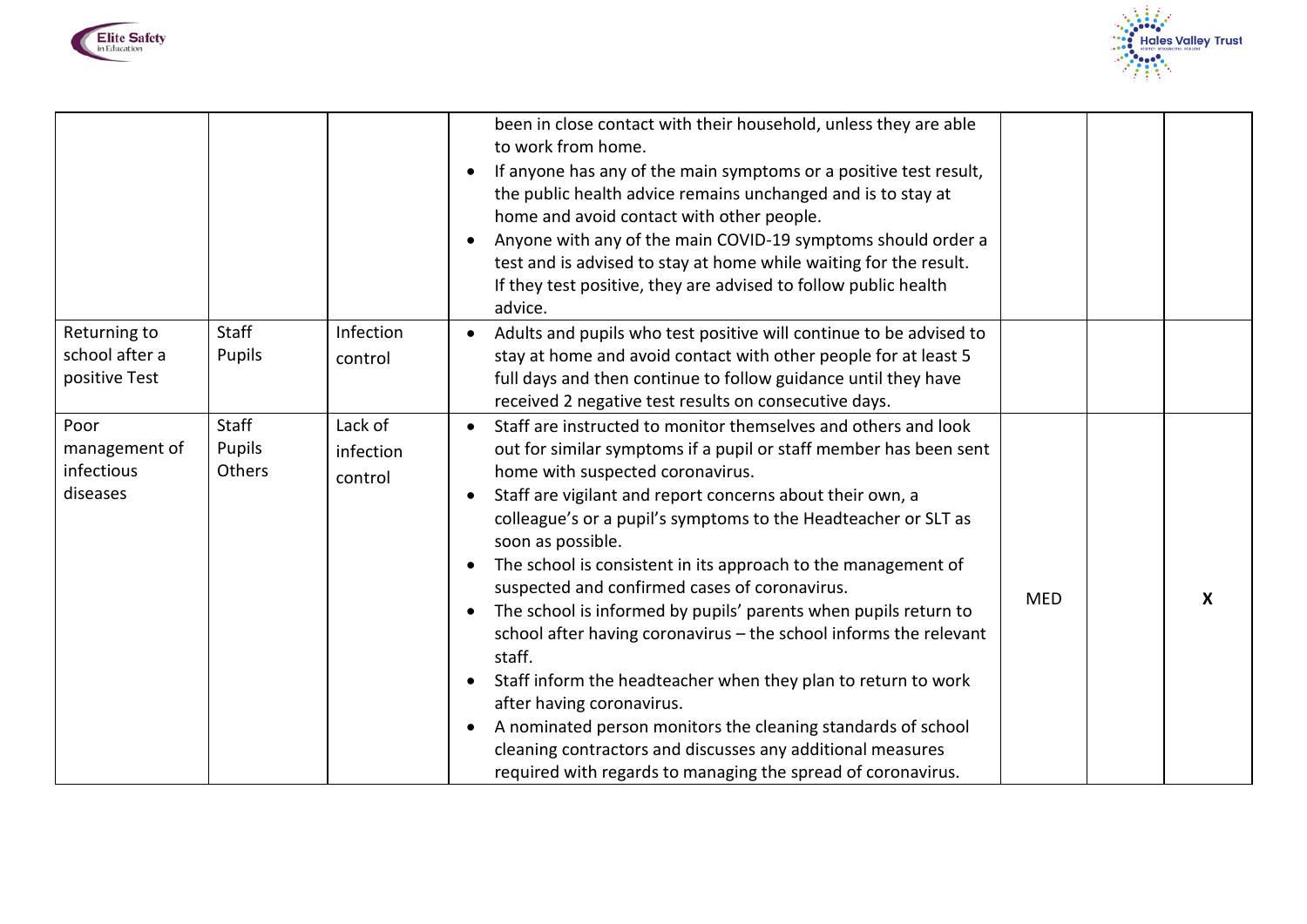



| Lack of<br>communication             | Staff<br>Pupils<br>Others | Unsafe<br>Practices  | The school staff reports immediately to the headteacher about<br>any cases of suspected coronavirus, even if they are unsure.<br>The headteacher contacts the local HPT or follows the advice<br>given from and discusses if any further action needs to be taken.<br>Schools put into place any actions or precautions advised by their<br>local HPT.<br>Schools keep staff and parents adequately updated about any<br>changes to infection control procedures as necessary.                                                                                                                                                                                                                                                                                                                                                                                                                                                                                                                                                                                                                                                               | <b>MED</b> | X |
|--------------------------------------|---------------------------|----------------------|----------------------------------------------------------------------------------------------------------------------------------------------------------------------------------------------------------------------------------------------------------------------------------------------------------------------------------------------------------------------------------------------------------------------------------------------------------------------------------------------------------------------------------------------------------------------------------------------------------------------------------------------------------------------------------------------------------------------------------------------------------------------------------------------------------------------------------------------------------------------------------------------------------------------------------------------------------------------------------------------------------------------------------------------------------------------------------------------------------------------------------------------|------------|---|
| Admitting<br>children into<br>school | Pupils<br>Staff           | Infection<br>Control | Pupils, staff and other adults should not come into school if they<br>$\bullet$<br>have symptoms, have had a positive test result or have been<br>instructed to quarantine.<br>Anyone, including staff or pupils, within the school who appear to<br>have COVID-19 symptoms are sent home, advised to avoid using<br>public transport and, wherever possible, be collected by a<br>member of their family or household and to follow current<br>United Kingdom Health Security Agency (UKHSA) and Local Public<br>Health advice. advice.<br>In most cases, parents and carers will agree that a pupil with<br>symptoms should not attend the school, given the potential risk<br>to others. If a parent or carer insists on a pupil attending your<br>school, you can take the decision to refuse the pupil if, in your<br>reasonable judgement, it is necessary to protect other pupils and<br>staff from possible infection with COVID-19.<br>The school's decision would need to be carefully considered in<br>light of all the circumstances and current United Kingdom Health<br>Security Agency (UKHSA) and Local Public Health advice | <b>MED</b> | X |
| CEV children                         | Pupils<br>Staff           | Infection<br>control | All CEV children should attend their education setting unless they<br>are one of the very small number of children under paediatric or<br>other specialist care who have been advised by their GP or<br>clinician not to attend                                                                                                                                                                                                                                                                                                                                                                                                                                                                                                                                                                                                                                                                                                                                                                                                                                                                                                              | <b>MED</b> | X |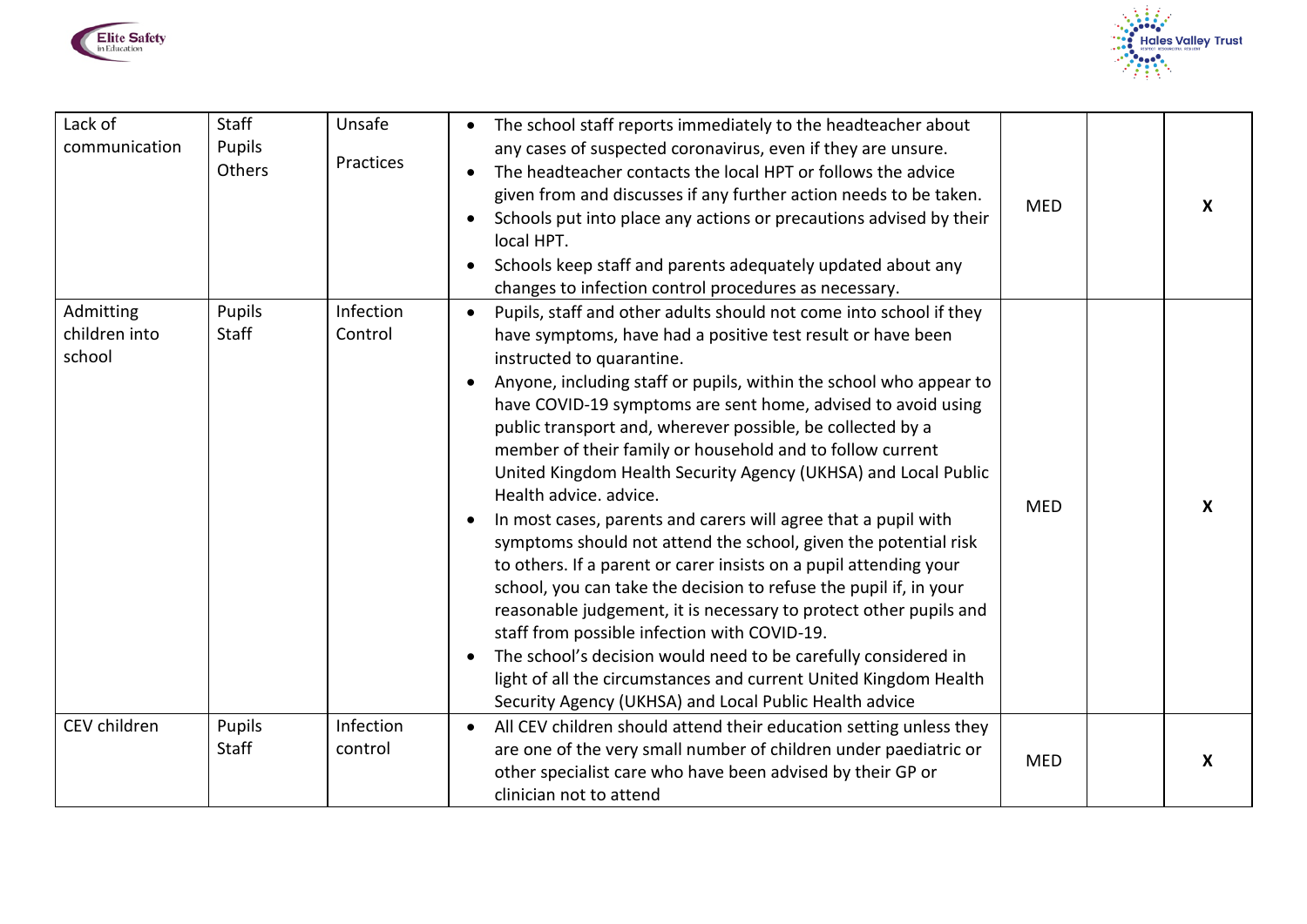



| Admitting people<br>into school | Pupils<br>Staff | Infection<br>control | Pupils, staff and other adults should not come into school if they<br>have symptoms, have had a positive test result or have been<br>instructed to quarantine.<br>Anyone, including staff or pupils, within the school who appear to<br>have COVID-19 symptoms are sent home, advised to avoid using<br>public transport and, wherever possible, be collected by a<br>member of their family or household and to follow current<br>United Kingdom Health Security Agency (UKHSA) and Local Public<br>Health advice, advice.<br>In most cases, parents and carers will agree that a pupil with<br>symptoms should not attend the school, given the potential risk<br>to others. If a parent or carer insists on a pupil attending your<br>school, you can take the decision to refuse the pupil if, in your<br>reasonable judgement, it is necessary to protect other pupils and<br>staff from possible infection with COVID-19.<br>Your decision would need to be carefully considered in light of all<br>the circumstances and current United Kingdom Health Security<br>Agency (UKHSA) and Local Public Health advice | <b>MED</b> | X |
|---------------------------------|-----------------|----------------------|-------------------------------------------------------------------------------------------------------------------------------------------------------------------------------------------------------------------------------------------------------------------------------------------------------------------------------------------------------------------------------------------------------------------------------------------------------------------------------------------------------------------------------------------------------------------------------------------------------------------------------------------------------------------------------------------------------------------------------------------------------------------------------------------------------------------------------------------------------------------------------------------------------------------------------------------------------------------------------------------------------------------------------------------------------------------------------------------------------------------------|------------|---|
| <b>Staff CEV</b>                | <b>Staff</b>    | Infection<br>control | CEV people are no longer advised to shield but may wish to take<br>extra precautions to protect themselves and to follow the<br>practical steps set out in the CEV guidance to minimise their risk<br>of exposure to the virus<br>The government is no longer advising people to work from home<br>if they can.<br>The school will follow DHSC updated guidance<br>Individual risk assessments will be reviewed in response to an<br>outbreak                                                                                                                                                                                                                                                                                                                                                                                                                                                                                                                                                                                                                                                                           | <b>MED</b> | X |
| <b>Educational visits</b>       | Pupils<br>Staff | Financial risk       | If booking new visits ensure that the school have adequate<br>financial protection in place<br>Full risk assessments must be undertaken.                                                                                                                                                                                                                                                                                                                                                                                                                                                                                                                                                                                                                                                                                                                                                                                                                                                                                                                                                                                | <b>MED</b> | X |